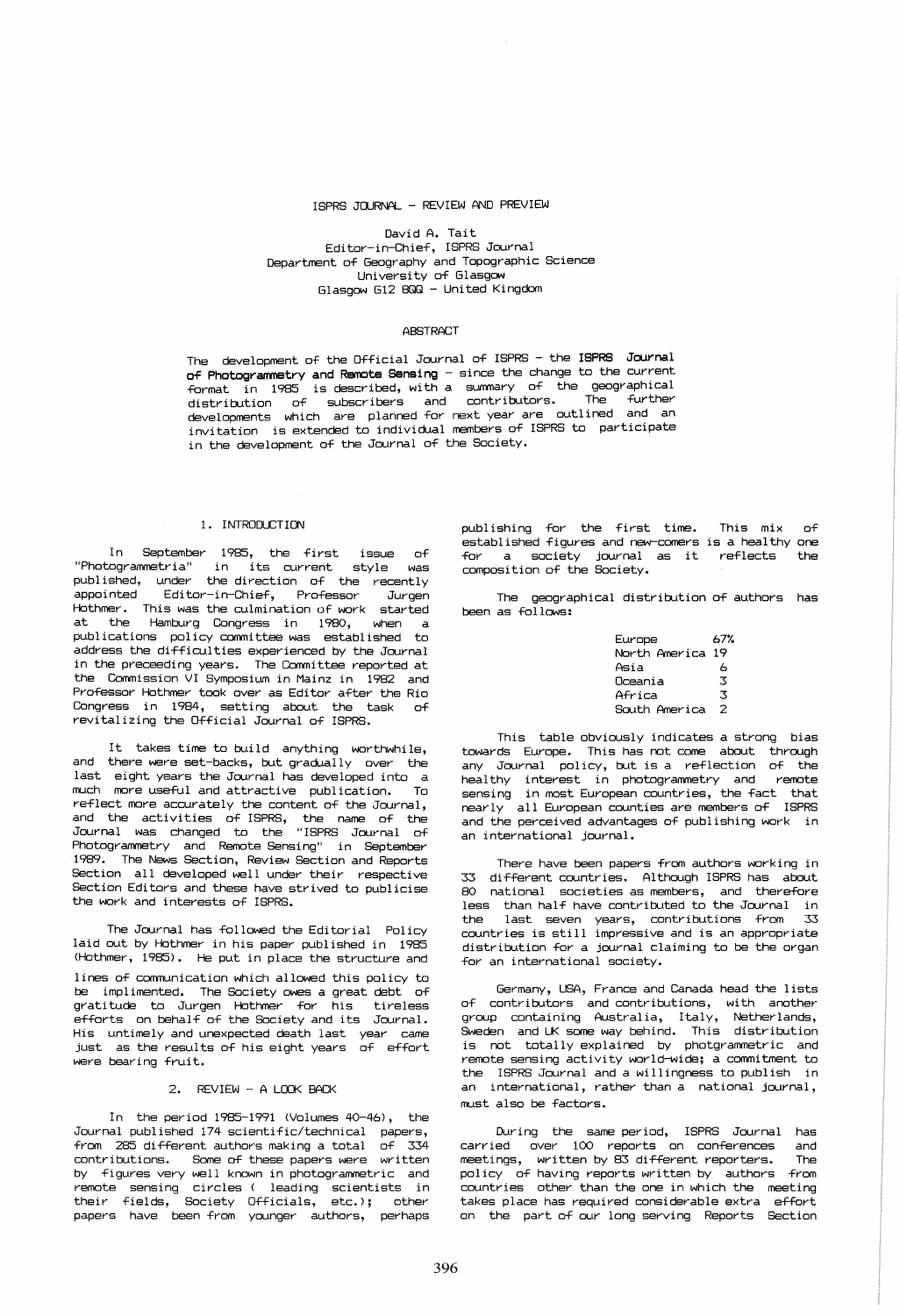Editor, Professor John Trinder, but this does increase the chances of the reports being unbiased and therefore more useful for the reader. USA. Germany and UK have provided about 45% of the reporters during this period.

The Review Section has not been so successful over this period, with only 16 reviews published. There have been several changes in the Review Section Editor due to illness and change of employment but with a new Review Section Editor in post it is hoped that this section will flourish in the near future.

The News Section has carried nearly  $600$ separate items during this period.

Turning now to our subscribers, it must be stressed that this is primarily a matter for the Publisher. ISPRS, through the Journal Editorial Team with advice from Council, control the content of the Journal; Elsevier Science Publishers, the owner of the title, take care of all business matters relating to the Journal, including<br>publicity and subscriptions. From the latest figures available, the geographical distribution of the Journal subscribers is as follows:

| Europe        | 427 |
|---------------|-----|
| North America | 32  |
| Asia          | 14  |
| Oceania       | 7   |
| Africa        | 3   |
| South America | 2   |

By far the largest subscriber base is in the States (26%), with Australia, Canada. **United** Germany, Netherlands and United Kingdom each with approximately 6%. As a large percentage  $\alpha$ f subscriptions are taken by libraries and private and government mapping organisations, these figures are not surprising.

What is surprising, and also disappointing, is the number of ISPRS member countries where there are no subscribers to what is the Ofiicial Journal of the Society - a matter which needs attention.<br>It is also surprising that in spite of the many improvements in the Journal over recent years the total number of subscribers has remained stable.

It is interesting to note that there is correlation between the continental distribution of subscribers and contributors in that the order is the same in both tables. However, on a national basis, the correlation is not so strong and there are some interesting anomalies. In the case of Canada, France, Germany, Sweden and Switzerland, the percentage figure for contributions exceeds by some margin the percentage figure for subscribers (Figure 2). On the other hand, in Australia,<br>India, Italy, Netherlands, United Kingdom and (especially) the United States, the percentage<br>figures for subscribers exceeds those for contributions (Figure 1).

# 3. PREVIEW - A LOOK FORWARD

The Journal is about to enter a new phase in development. ISPRS Council has recently its



#### Figure 1. Percentage Subscribers greater than percentage Contributions

Subscriptions (%age of total)

Contributions (%age of total)



Percentage Contributors greater Figure 2. than percentage Subscribers